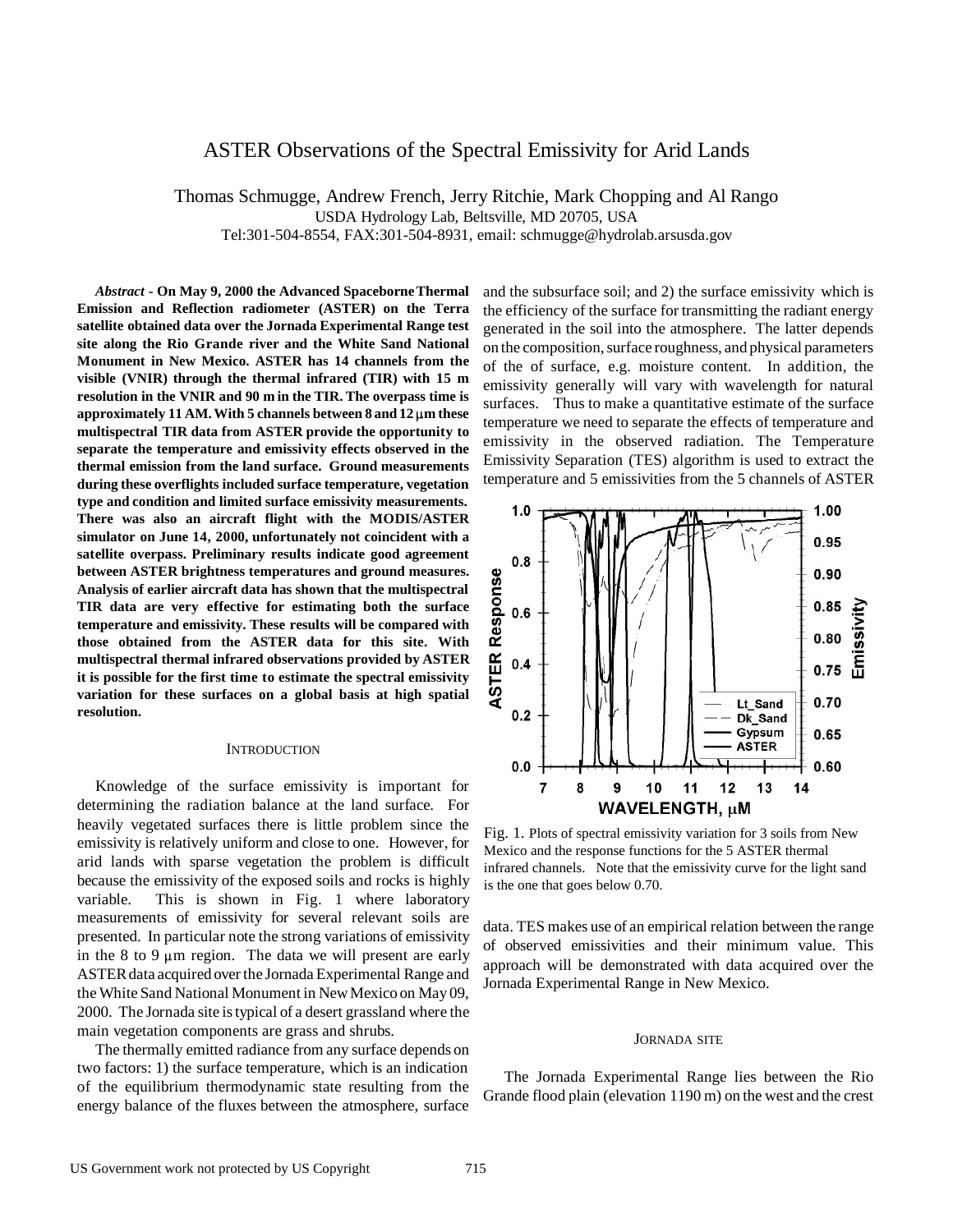of the San Andres mountains (2830 m) on the east. The Jornada is 783 km<sup>2</sup> in area and is located 37 km north of Las Cruces, New Mexico on the Jornada del Muerto Plain in the northern part of the Chihuahuan Desert. The larger Jornada del Muerto basin is typical of the Basin and Range physiographic province of the American Southwest and the Chihuahuan Desert [1].

Three specific sites in the Jornada were chosen for intensive studies. Sites were selected to represent grass, shrub (mesquite), and grass-shrub transition areas. The grass site is in a fairly level area where black grama dominates and encompasses an exclosure where grazing has been excluded since 1969. Honey mesquite on coppice dunes dominates the shrub site. The dunes vary in height from 1 to 4 m with honey mesquite bushes on each dune. Bare soil dominates the lower areas between these coppice dunes with most of this area covered by a darker soil with a consolidated crust. However a portion of the interdunal area is covered by a bright quartz rich sand. Samples of these two soils were taken to the Jet Propulsion Laboratory for measurements of their emissivity spectra. The results are shown in Fig. 1 along with the ASTER spectral response functions and the emissivity spectra for the gypsum sand from the White Sands area. It is clear that there will be a variation of the emissivity for the 5 ASTER channels for these soils with the longer wavelength ones ( $8 < \lambda < 9.5 \mu m$ ) having noticeably lower emissivities.

#### ASTER

ASTER [2] has 5 thermal infrared channels between 8 and  $12 \mu m$  as seen in Fig. 1. The central wavelengths of the channels are: 8.29, 8.63, 9.08, 10.66 and 11.29  $\mu$ m. These channels have a spatial resolution of 90 m. The data we present were acquired at 18:12 GMT or 11:12 MST on May 09, 2000. The scene is cloud free and covers the Jornada site in the southwest corner and White Sands about 50 km to the northeast.

The radiance at the satellite is given by

$$
L_j(surf) = (L_j(a/c) - L_j(atm\uparrow)) / \tau_j
$$
 (1)

where the values of  $\tau_j$  and  $L_j$  (atm  $\tau$ ) can be calculated using an atmospheric radiative transfer model, e.g. MODTRAN-4 , with nearby radiosonde data. The latter were obtained from the 00 GMT NOAA sounding at El Paso. The profile was adjusted for the surface temperature and humidity conditions. The remaining problem is to relate these radiances to the surface emissivity in the 5 channels without direct knowledge of the temperature,  $T_{\text{erd}}$  using the relation:

$$
L_j(surf) = \epsilon_j BB_j(T_{grd}) + (1 - \epsilon_j)L_j(atm\downarrow)
$$
 (2)

where BB(T) is the Planck equation for the radiation from a black body.



Fig. 2. ASTER emissivity results for a gypsum site at White Sands and the grass site at the Jornada. The open symbols are the ASTER results and the closed are the lab results.

Equation 2 indicates that if the radiance is measured in n spectral channels, there will be n+1 unknowns: n emissivities and the unknown surface temperature. The equations described by a set of radiance measurements in n spectral channels is thus under determined, and additional information is needed in order to extract the temperature and emissivity information. Using an empirical relation between  $\epsilon_{\min}$  and  $\Delta \epsilon$ , Gillespie *et al.* [3] developed the Temperature Emissivity Separation (TES) algorithm for use with ASTER data. The approach has been successfully demonstrated with data from multispectral thermal infrared data from aircraft platforms in HAPEX-Sahel[4] and for this site [5].

#### RESULTS AND CONCLUSIONS

The radiances for a 2 by 2 pixel area ( $\sim$  180 by 180 m) from White Sands were analyzed and the results are presented in Fig. 2, filled and open circles. The ASTER results show excellent agreement with the laboratory results. The latter were obtained for each ASTER channel by integrating the product of the ASTER response and gypsum emissivity curve shown in Fig. 1. The agreement is particularly clear for the low emissivity 8.6  $\mu$ m channel.

Also shown in Fig. 2 are results for a 2 by 2 pixel area from the grass site at the Jornada, the filled and open squares. Again the agreement between the ASTER results and those calculated from the lab spectra is very good. This is a little surprising because there is generally a mix of bare soil and sensecent vegetation at this site so that we would have expected to see a flatter spectral response due to the vegetation. Another interesting result is the lack of variation  $(< 0.01)$  between the two sites for the long wavelength channels.